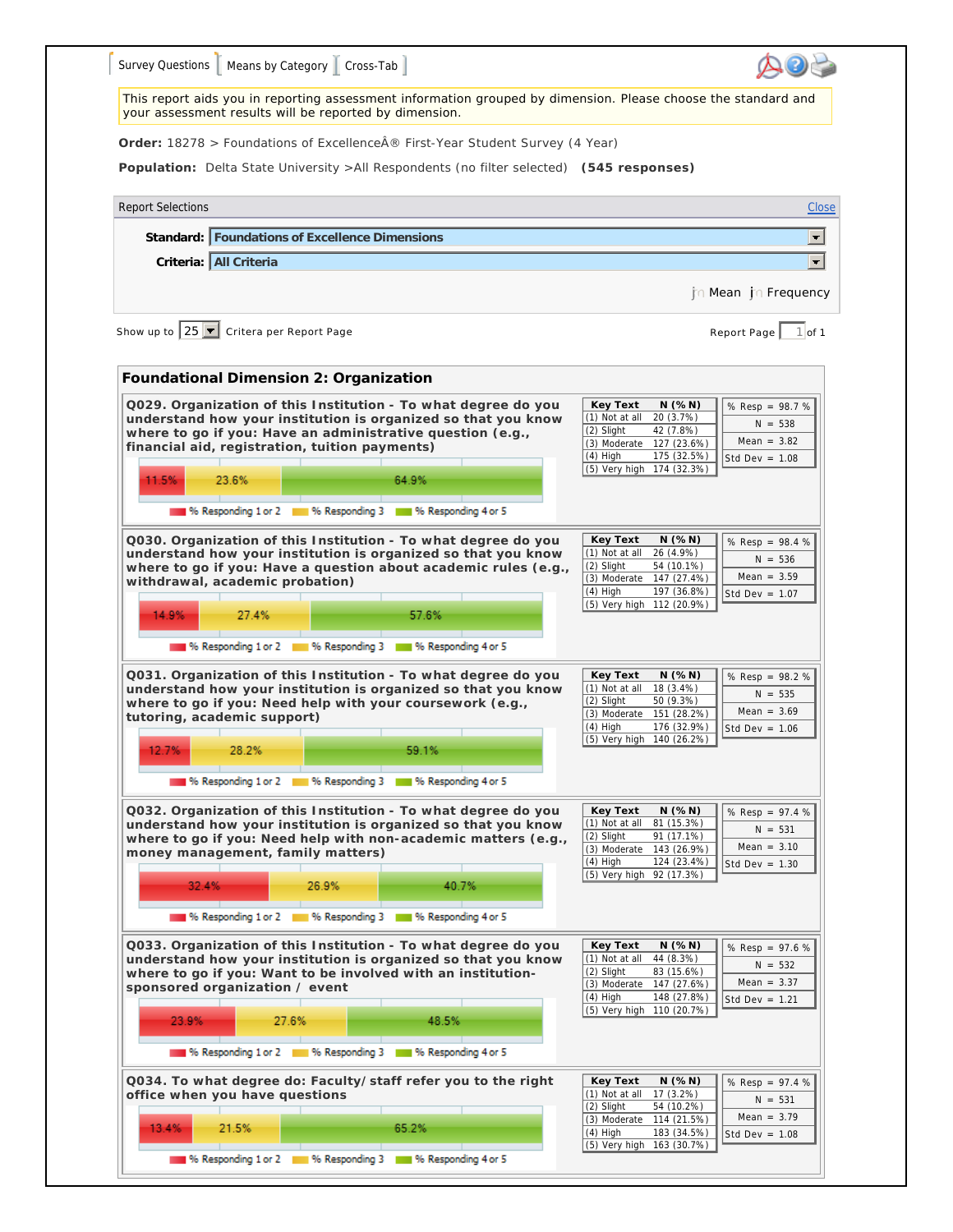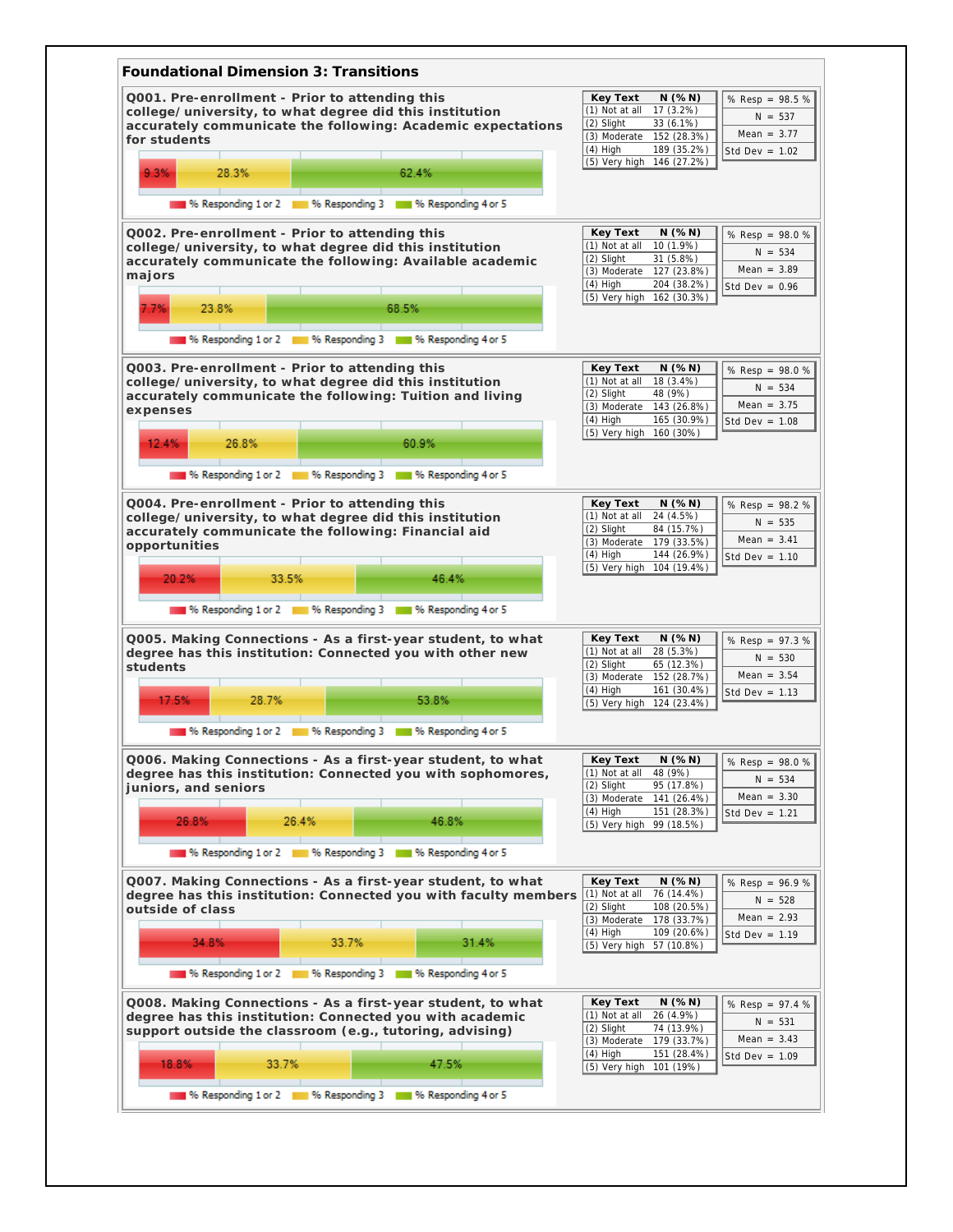| 44.7%<br>28.9%<br>26.4%                                                                                                                                                                                                                                    | (2) Slight<br>114 (21.8%)<br>Mean = $2.71$<br>(3) Moderate 138 (26.4%)<br>$(4)$ High<br>99 (18.9%)<br>Std Dev = $1.28$<br>(5) Very high 52 (9.9%)                                                                                         |
|------------------------------------------------------------------------------------------------------------------------------------------------------------------------------------------------------------------------------------------------------------|-------------------------------------------------------------------------------------------------------------------------------------------------------------------------------------------------------------------------------------------|
| 196 Responding 1 or 2 11 11 % Responding 3 11 11 % Responding 4 or 5                                                                                                                                                                                       |                                                                                                                                                                                                                                           |
| Q010. Out-of-Class Activities - To what degree has this<br>institution: Communicated the importance of out-of-class<br>activities<br>26%<br>33.7%<br>40.3%<br>196 Responding 1 or 2 11 96 Responding 3 11 96 Responding 4 or 5                             | Key Text<br>N(%N)<br>% Resp = 97.4 %<br>(1) Not at all<br>55 (10.4%)<br>$N = 531$<br>(2) Slight<br>83 (15.6%)<br>Mean = $3.18$<br>(3) Moderate 179 (33.7%)<br>$(4)$ High<br>142 (26.7%)<br>Std Dev = $1.16$<br>(5) Very high 72 (13.6%)   |
| Q011. Out-of-Class Activities - To what degree has this<br>institution: Provided opportunities for involvement in out-of-<br>class activities that interested you<br>19.1%<br>30.4%<br>50.6%<br>% Responding 1 or 2 1 % Responding 3 1 % Responding 4 or 5 | Key Text<br>N( % N)<br>% Resp = 97.3 %<br>$(1)$ Not at all<br>43 (8.1%)<br>$N = 530$<br>58 (10.9%)<br>(2) Slight<br>Mean = $3.41$<br>(3) Moderate 161 (30.4%)<br>$(4)$ High<br>175 (33%)<br>Std Dev = $1.14$<br>(5) Very high 93 (17.5%)  |
| Q012. Academic Advising - To what degree have faculty/staff<br>advisors: Explained the requirements for specific academic<br>majors<br>60.7%<br>12.9%<br>26.4%<br>196 Responding 1 or 2 11 % Responding 3 11 % Responding 4 or 5                           | Key Text<br>N( % N)<br>% Resp = 99.5 %<br>(1) Not at all<br>20 (3.7%)<br>$N = 542$<br>(2) Slight<br>50 (9.2%)<br>Mean = $3.74$<br>(3) Moderate 143 (26.4%)<br>$(4)$ High<br>168 (31%)<br>Std Dev = $1.09$<br>(5) Very high 161 (29.7%)    |
| Q013. Academic Advising - To what degree have faculty/staff<br>advisors: Helped you select courses<br>69%<br>10.9%<br>20.1%<br>196 Responding 1 or 2 11 % Responding 3 11 % Responding 4 or 5                                                              | Key Text<br>N( % N)<br>% Resp = 99.5 %<br>(1) Not at all<br>25 (4.6%)<br>$N = 542$<br>34 (6.3%)<br>(2) Slight<br>Mean = $3.86$<br>(3) Moderate 109 (20.1%)<br>$(4)$ High<br>197 (36.3%)<br>Std Dev = $1.08$<br>(5) Very high 177 (32.7%)  |
| Q015. Academic Advising - To what degree have faculty/staff<br>advisors: Discussed what it takes for you to be academically<br>successful<br>17.3%<br>26.8%<br>55.9%<br>% Responding 3<br>% Responding 4 or 5<br>% Responding 1 or 2                       | Key Text<br>N(%N)<br>% Resp = 99.5 %<br>$(1)$ Not at all<br>40 (7.4%)<br>$N = 542$<br>(2) Slight<br>54 (10%)<br>Mean = $3.56$<br>145(26.8%)<br>(3) Moderate<br>$(4)$ High<br>166 (30.6%)<br>Std Dev = $1.18$<br>(5) Very high 137 (25.3%) |
| Q016. Academic Advising - To what degree have faculty/staff<br>advisors: Discussed your future enrollment plans (e.g., stay,<br>drop-out, transfer)<br>26.8%<br>25.8%<br>47.4%<br>% Responding 1 or 2 1 % Responding 3 1 % Responding 4 or 5               | Key Text<br>N(%N)<br>% Resp = 98.7 %<br>(1) Not at all<br>79 (14.7%)<br>$N = 538$<br>65(12.1%)<br>(2) Slight<br>Mean = $3.25$<br>(3) Moderate 139 (25.8%)<br>$(4)$ High<br>150 (27.9%)<br>Std Dev = $1.30$<br>(5) Very high 105 (19.5%)   |
| Q025. Standards of Behavior - To what degree does this<br>institution communicate the importance of: Standards of<br>behavior in an academic community                                                                                                     | Key Text<br>N(%N)<br>% Resp = 98.2 %<br>(1) Not at all<br>28 (5.2%)<br>$N = 535$<br>53 (9.9%)<br>(2) Slight<br>Mean = $3.50$<br>(3) Moderate 172 (32.1%)<br>$(4)$ High<br>186 (34.8%)<br>Std Dev = $1.06$<br>(5) Very high 96 (17.9%)     |
| 15.1%<br>32.1%<br>52.7%<br>196 Responding 1 or 2 11 % Responding 3 11 % Responding 4 or 5                                                                                                                                                                  |                                                                                                                                                                                                                                           |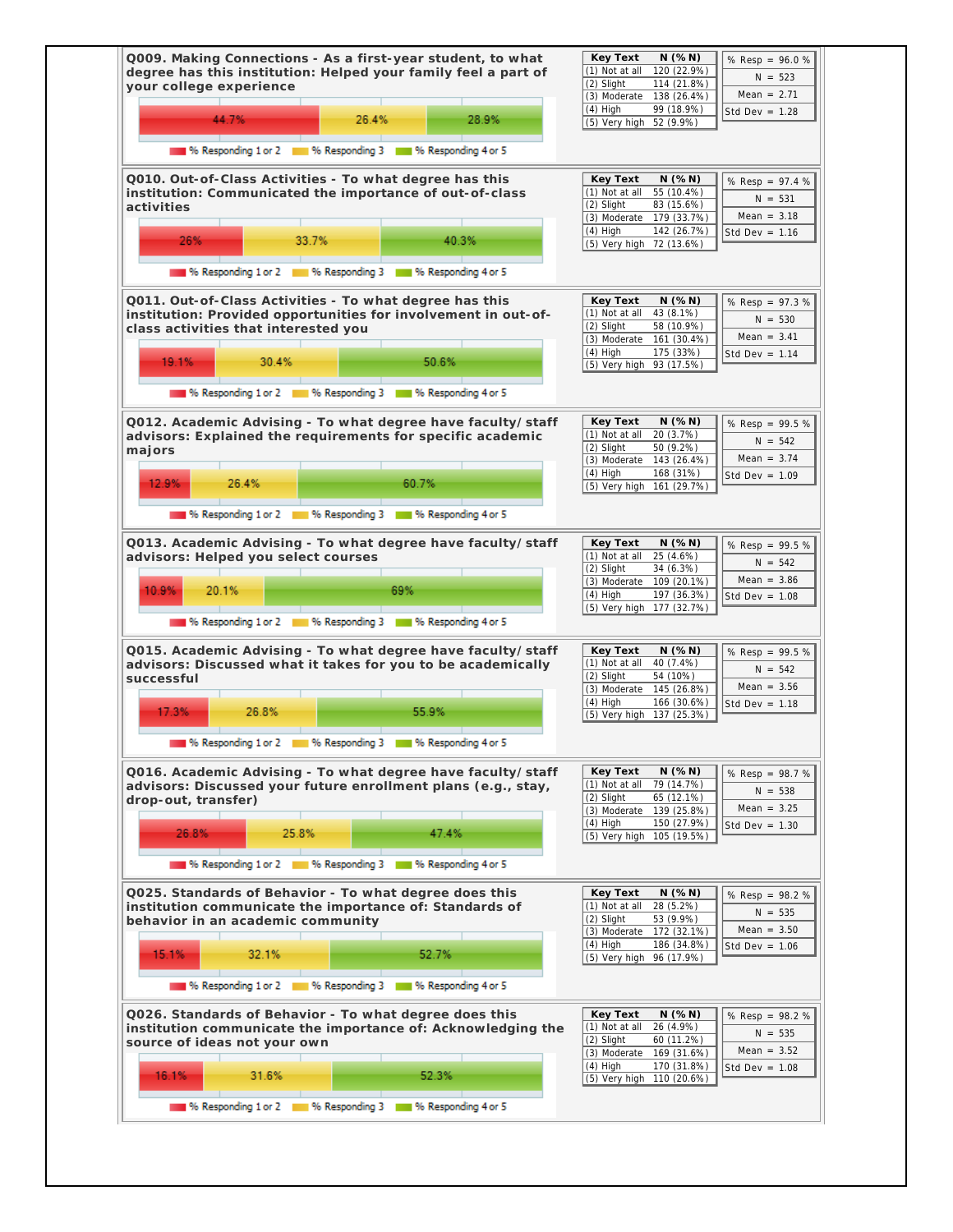

**Foundational Dimension 6: Learning**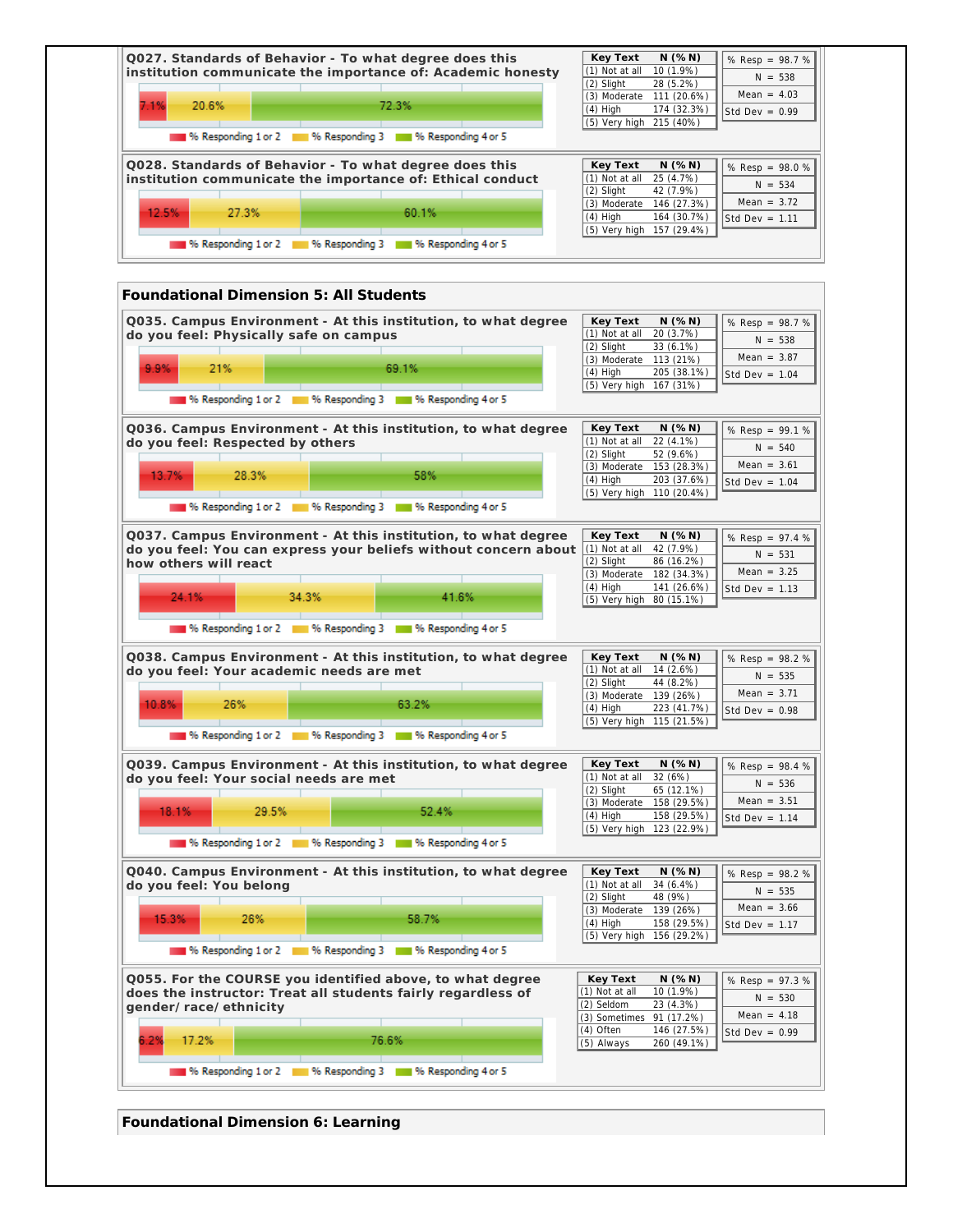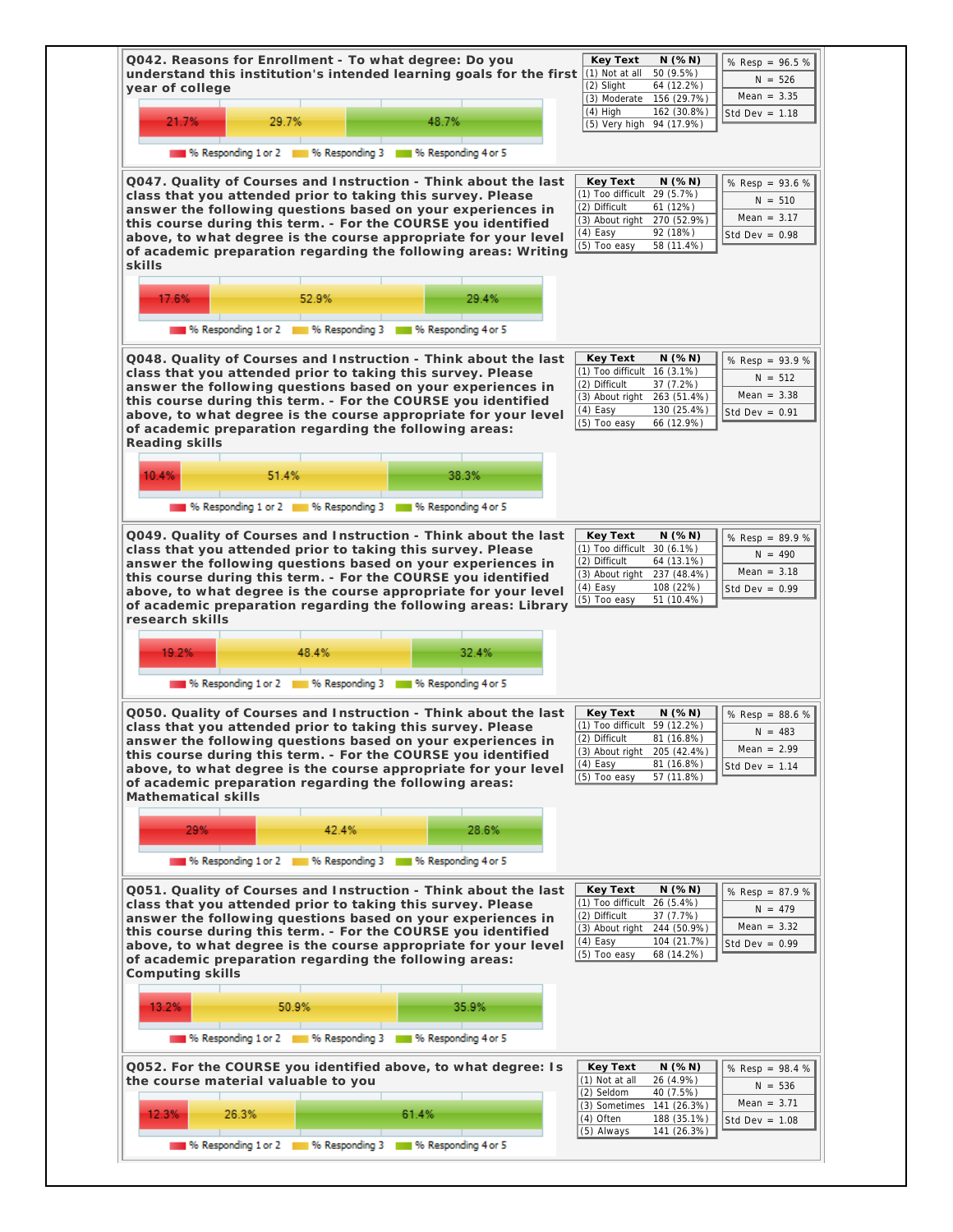|                                                   |       | Q053. For the COURSE you identified above, to what degree:<br>Has this instructor helped you learn the course material                                                                         | Key Text<br>N(%N)<br>% Resp = 97.8 %<br>(1) Not at all<br>16 (3%)<br>$N = 533$<br>(2) Seldom<br>33 (6.2%)<br>Mean = $3.85$                                                                                 |
|---------------------------------------------------|-------|------------------------------------------------------------------------------------------------------------------------------------------------------------------------------------------------|------------------------------------------------------------------------------------------------------------------------------------------------------------------------------------------------------------|
| 9.2%<br>23.5%                                     |       | 67.4%                                                                                                                                                                                          | (3) Sometimes 125 (23.5%)<br>(4) Often<br>202 (37.9%)<br>Std Dev = $1.01$<br>157 (29.5%)<br>(5) Always                                                                                                     |
|                                                   |       | % Responding 1 or 2 1 % Responding 3 1 % Responding 4 or 5                                                                                                                                     |                                                                                                                                                                                                            |
| does the instructor: Provide individual attention |       | Q054. For the COURSE you identified above, to what degree                                                                                                                                      | N(%N)<br>Key Text<br>% Resp = 98.0 %<br>(1) Not at all<br>22 (4.1%)<br>$N = 534$<br>(2) Seldom<br>57 (10.7%)                                                                                               |
| 14.8%                                             | 30.7% | 54.5%                                                                                                                                                                                          | Mean = $3.56$<br>(3) Sometimes 164 (30.7%)<br>(4) Often<br>183 (34.3%)<br>Std Dev = $1.05$<br>(5) Always<br>108 (20.2%)                                                                                    |
|                                                   |       | % Responding 1 or 2 1 % Responding 3 1 % Responding 4 or 5                                                                                                                                     |                                                                                                                                                                                                            |
| you are doing in the course                       |       | Q056. For the COURSE you identified above, to what degree<br>does the instructor: Provide prompt feedback about how well                                                                       | Key Text<br>N(%N)<br>% Resp = 97.3 %<br>23 (4.3%)<br>(1) Not at all<br>$N = 530$<br>59 (11.1%)<br>(2) Seldom<br>Mean = $3.66$<br>(3) Sometimes 130 (24.5%)                                                 |
| 15.5%                                             | 24.5% | 60%                                                                                                                                                                                            | (4) Often<br>181 (34.2%)<br>Std Dev = $1.11$<br>(5) Always<br>137 (25.8%)                                                                                                                                  |
|                                                   |       | 196 Responding 1 or 2 18 96 Responding 3 18 96 Responding 4 or 5                                                                                                                               |                                                                                                                                                                                                            |
|                                                   |       | Q057. For the COURSE you identified above, to what degree<br>does the instructor: Encourage you to ask questions in class                                                                      | Key Text<br>$N$ (% $N$ )<br>% Resp = 96.9 %<br>(1) Not at all<br>15 (2.8%)<br>$N = 528$<br>(2) Seldom<br>35 (6.6%)                                                                                         |
| 9.5%<br>19.9%                                     |       | 70.6%                                                                                                                                                                                          | Mean = $3.96$<br>(3) Sometimes 105 (19.9%)<br>(4) Often<br>175 (33.1%)<br>Std Dev = $1.05$<br>(5) Always<br>198 (37.5%)                                                                                    |
|                                                   |       | % Responding 1 or 2 18 % Responding 3 18 % Responding 4 or 5                                                                                                                                   |                                                                                                                                                                                                            |
|                                                   |       | Q058. For the COURSE you identified above, to what degree<br>does the instructor: Effectively organize the course material                                                                     | Key Text<br>$N$ (% $N$ )<br>% Resp = 97.4 %<br>(1) Not at all<br>8(1.5%)<br>$N = 531$<br>21 (4%)<br>(2) Seldom<br>Mean = $3.99$                                                                            |
| 5.59<br>23%                                       |       | 71.6%                                                                                                                                                                                          | (3) Sometimes 122 (23%)<br>(4) Often<br>199 (37.5%)<br>Std Dev = $0.93$<br>(5) Always<br>181 (34.1%)                                                                                                       |
|                                                   |       | 96 Responding 1 or 2 96 Responding 3 96 Responding 4 or 5                                                                                                                                      |                                                                                                                                                                                                            |
|                                                   |       | Q059. For the COURSE you identified above, to what degree<br>does the instructor: Communicate concepts clearly                                                                                 | Key Text<br>$N$ (% $N$ )<br>% Resp = 97.4 %<br>(1) Not at all<br>18 (3.4%)<br>$N = 531$<br>(2) Seldom<br>34 (6.4%)<br>Mean = $3.83$<br>(3) Sometimes 125 (23.5%)                                           |
| 9.8%<br>23.5%                                     |       | 66.7%                                                                                                                                                                                          | (4) Often<br>196 (36.9%)<br>Std Dev = $1.03$<br>(5) Always<br>158 (29.8%)                                                                                                                                  |
|                                                   |       | % Responding 1 or 2 4 % Responding 3 4 % Responding 4 or 5                                                                                                                                     |                                                                                                                                                                                                            |
|                                                   |       | Q060. For the COURSE you identified above, to what degree<br>does the instructor: Use effective teaching methods                                                                               | $N$ (% $N$ )<br>Key Text<br>% Resp = 97.6 %<br>(1) Not at all<br>16 (3%)<br>$N = 532$<br>(2) Seldom<br>39 (7.3%)<br>Mean = $3.81$                                                                          |
| 10.3%<br>25%                                      |       | 64.7%                                                                                                                                                                                          | (3) Sometimes 133 (25%)<br>(4) Often<br>187 (35.2%)<br>Std Dev = $1.04$<br>(5) Always<br>157 (29.5%)                                                                                                       |
|                                                   |       | 96 Responding 1 or 2 96 Responding 3 96 Responding 4 or 5                                                                                                                                      |                                                                                                                                                                                                            |
| you                                               |       | Q061. For the COURSE you identified above, to what degree<br>does the instructor: Communicate academic expectations to                                                                         | Key Text<br>N( % N)<br>% Resp = 97.1 %<br>(1) Not at all<br>20 (3.8%)<br>$N = 529$<br>(2) Seldom<br>44 (8.3%)<br>Mean = $3.78$<br>(3) Sometimes 131 (24.8%)                                                |
| 12.1%<br>24.8%                                    |       | 63.1%                                                                                                                                                                                          | (4) Often<br>174 (32.9%)<br>Std Dev = $1.08$<br>(5) Always<br>160 (30.2%)                                                                                                                                  |
|                                                   |       | 196 Responding 1 or 2 11 11 % Responding 3 11 12 % Responding 4 or 5                                                                                                                           |                                                                                                                                                                                                            |
|                                                   |       | Q062. For the COURSE you identified above, to what degree<br>does the instructor: Encourage you to participate in course-<br>related, out-of class events (e.g., lectures, concerts, exhibits) | Key Text<br>N( % N)<br>% Resp = 96.7 %<br>$(1)$ Not at all<br>37(7%)<br>$N = 527$<br>(2) Seldom<br>52 (9.9%)<br>Mean = $3.63$<br>(3) Sometimes 136 (25.8%)<br>(4) Often<br>148 (28.1%)<br>Std Dev = $1.20$ |
| 16.9%                                             | 25.8% | 57.3%<br>196 Responding 1 or 2 11 % Responding 3 11 % Responding 4 or 5                                                                                                                        | (5) Always<br>154 (29.2%)                                                                                                                                                                                  |
|                                                   |       |                                                                                                                                                                                                |                                                                                                                                                                                                            |
| class                                             |       | Q063. For the COURSE you identified above, to what degree<br>does the instructor: Make him/herself available outside of                                                                        | Key Text<br>N(%N)<br>% Resp = 96.7 %<br>$(1)$ Not at all<br>13(2.5%)<br>$N = 527$<br>(2) Seldom<br>32 (6.1%)<br>Mean = $3.98$<br>(3) Sometimes 107 (20.3%)<br>(4) Often<br>176 (33.4%)                     |
| 8.5%<br>20.3%                                     |       | 71.2%                                                                                                                                                                                          | Std Dev = $1.02$<br>199 (37.8%)<br>(5) Always                                                                                                                                                              |
|                                                   |       | 196 Responding 1 or 2 11 11 % Responding 3 11 11 % Responding 4 or 5                                                                                                                           |                                                                                                                                                                                                            |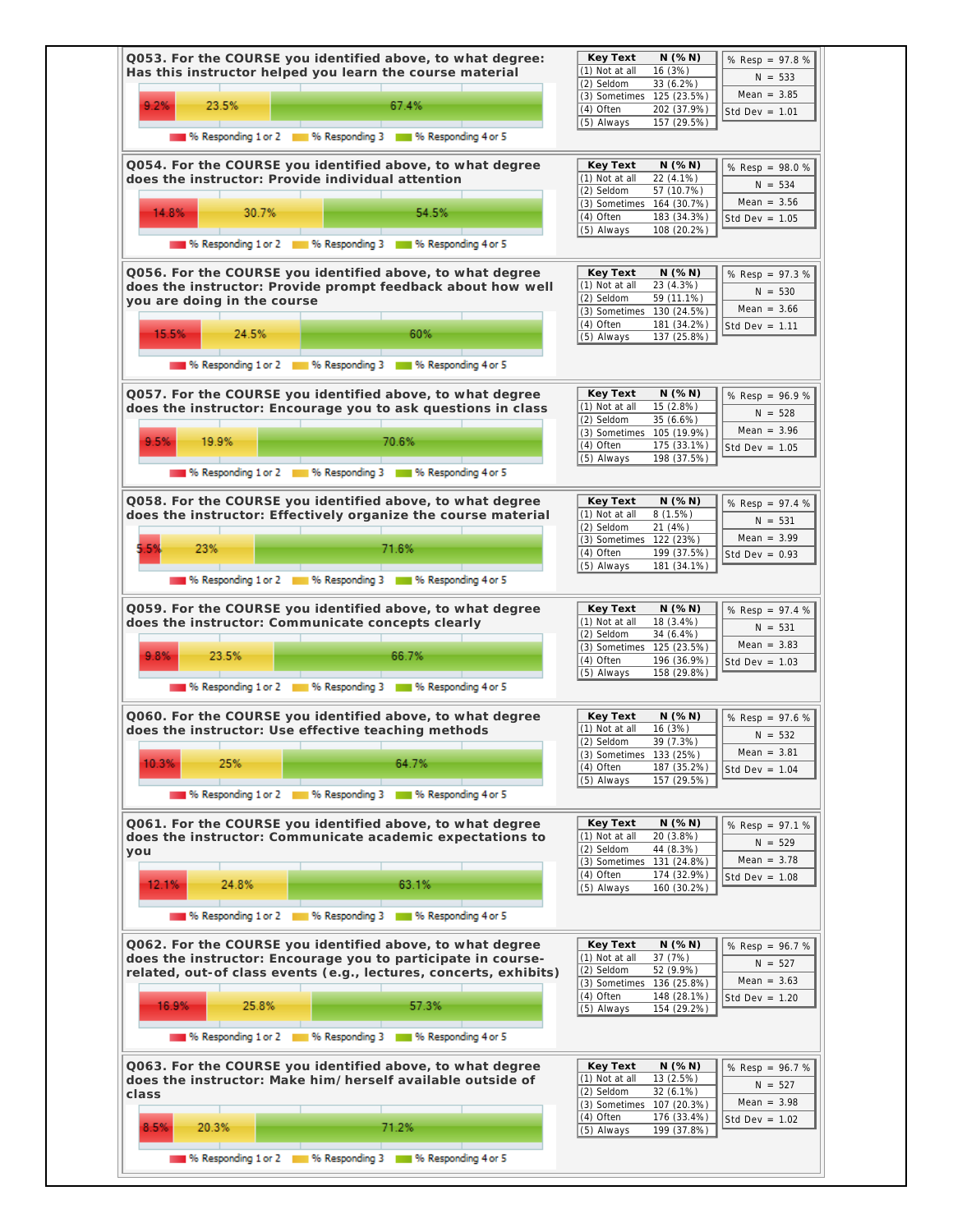

**Foundational Dimension 8: Roles & Purposes**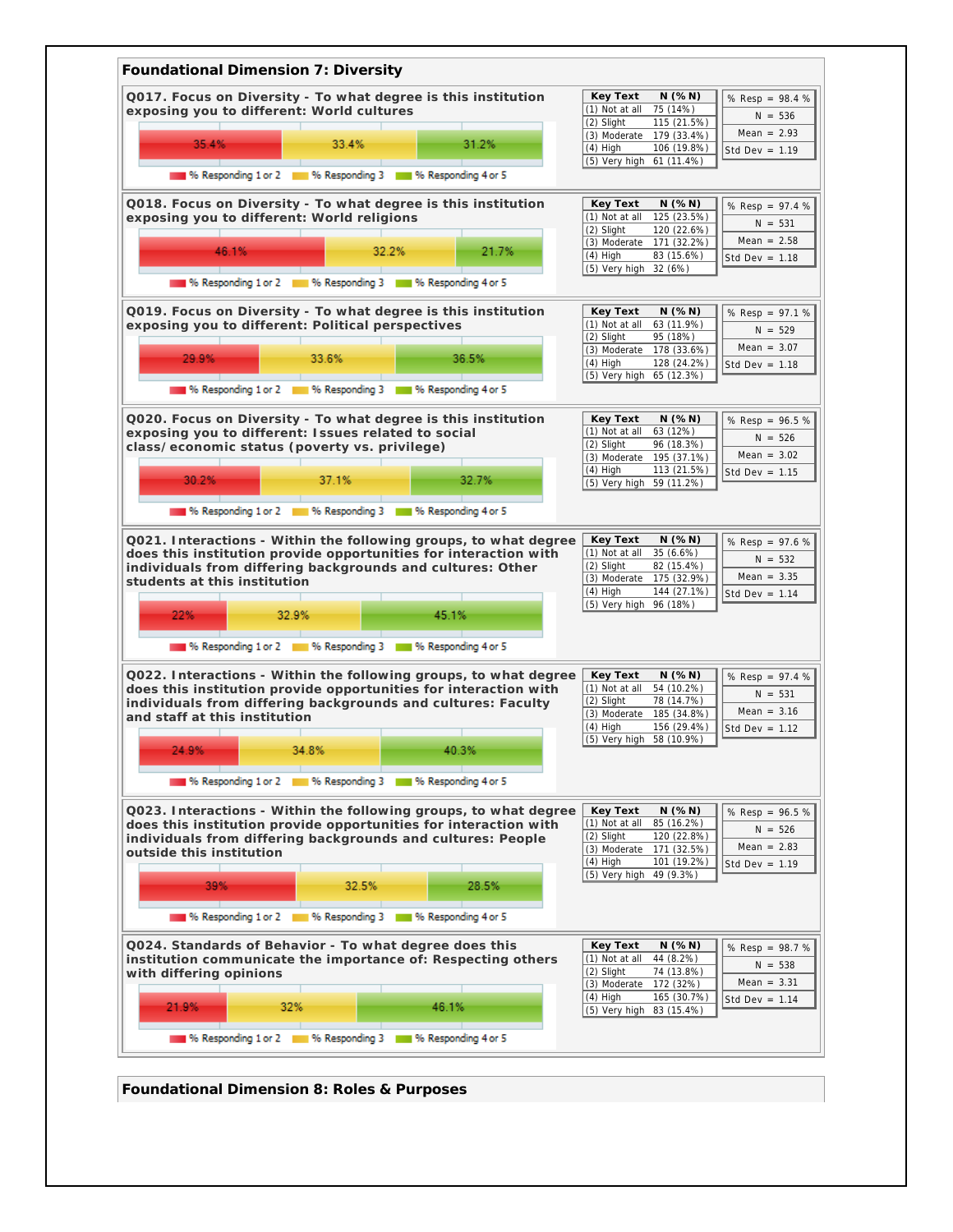| advisors: Discussed how college can help you achieve your life<br>goals                                                                                                        | Q014. Academic Advising - To what degree have faculty/staff<br>Key Text<br>N(%N)<br>% Resp = 98.5 %<br>(1) Not at all<br>53 (9.9%)<br>$N = 537$<br>(2) Slight<br>68 (12.7%)<br>Mean = $3.40$<br>(3) Moderate 148 (27.6%)<br>$(4)$ High<br>147 (27.4%)<br>Std Dev = $1.24$ |
|--------------------------------------------------------------------------------------------------------------------------------------------------------------------------------|---------------------------------------------------------------------------------------------------------------------------------------------------------------------------------------------------------------------------------------------------------------------------|
| 22.5%<br>27.6%<br>49.9%<br>% Responding 1 or 2 1 % Responding 3 1 % Responding 4 or 5                                                                                          | (5) Very high 121 (22.5%)                                                                                                                                                                                                                                                 |
| Q041. Reasons for Enrollment - To what degree: Have<br>faculty/staff helped you examine your personal reasons for<br>getting a college education<br>30.2%<br>31.1%<br>38.6%    | Key Text<br>N(%N)<br>% Resp = 97.8 %<br>(1) Not at all<br>76 (14.3%)<br>$N = 533$<br>(2) Slight<br>85 (15.9%)<br>Mean = $3.08$<br>(3) Moderate<br>166 (31.1%)<br>$(4)$ High<br>134 (25.1%)<br>Std Dev = $1.23$<br>(5) Very high 72 (13.5%)                                |
| 196 Responding 1 or 2 18 % Responding 3 18 % Responding 4 or 5                                                                                                                 |                                                                                                                                                                                                                                                                           |
| Q043. To what degree does this institution help you understand<br>how attending college: Increases knowledge for your future<br>employment<br>25.5%<br>13.8%<br>60.8%          | Key Text<br>N(%N)<br>% Resp = 98.7 %<br>(1) Not at all<br>23 (4.3%)<br>$N = 538$<br>(2) Slight<br>51 (9.5%)<br>Mean = $3.69$<br>(3) Moderate 137 (25.5%)<br>$(4)$ High<br>186 (34.6%)<br>Std Dev = $1.09$<br>(5) Very high 141 (26.2%)                                    |
| 16 % Responding 1 or 2 1 % Responding 3 1 % Responding 4 or 5                                                                                                                  |                                                                                                                                                                                                                                                                           |
|                                                                                                                                                                                | Key Text<br>N(%N)                                                                                                                                                                                                                                                         |
| Q044. To what degree does this institution help you understand<br>how attending college: Increases knowledge for your personal<br>growth                                       | % Resp = 98.5 %<br>(1) Not at all<br>20 (3.7%)<br>$N = 537$<br>$(2)$ Slight<br>56 (10.4%)<br>Mean = $3.65$<br>(3) Moderate 140 (26.1%)<br>$(4)$ High<br>195 (36.3%)<br>Std Dev = $1.06$                                                                                   |
| 26.1%<br>59.8%<br>14.2%                                                                                                                                                        | (5) Very high 126 (23.5%)                                                                                                                                                                                                                                                 |
| <sup>96</sup> Responding 1 or 2 3 96 Responding 3 3 96 Responding 4 or 5                                                                                                       |                                                                                                                                                                                                                                                                           |
| Q045. To what degree does this institution help you understand<br>how attending college: Prepares you to be an involved member<br>of your community<br>18.3%<br>28%<br>53.7%   | Key Text<br>N(%N)<br>% Resp = 98.4 %<br>(1) Not at all<br>37 (6.9%)<br>$N = 536$<br>(2) Slight<br>61 (11.4%)<br>Mean = $3.49$<br>(3) Moderate 150 (28%)<br>$(4)$ High<br>181 (33.8%)<br>Std Dev = $1.14$<br>(5) Very high 107 (20%)                                       |
| 196 Responding 1 or 2 1 1 1 % Responding 3 1 1 1 % Responding 4 or 5                                                                                                           |                                                                                                                                                                                                                                                                           |
| Q046. To what degree does this institution help you understand<br>how attending college: Prepares you to contribute to the<br>betterment of society<br>18.2%<br>28.5%<br>53.3% | N(%N)<br>Key Text<br>% Resp = 97.8 %<br>38 (7.1%)<br>(1) Not at all<br>$N = 533$<br>(2) Slight<br>59 (11.1%)<br>Mean = $3.50$<br>(3) Moderate<br>152 (28.5%)<br>$(4)$ High<br>169 (31.7%)<br>Std Dev = $1.15$<br>(5) Very high 115 (21.6%)                                |

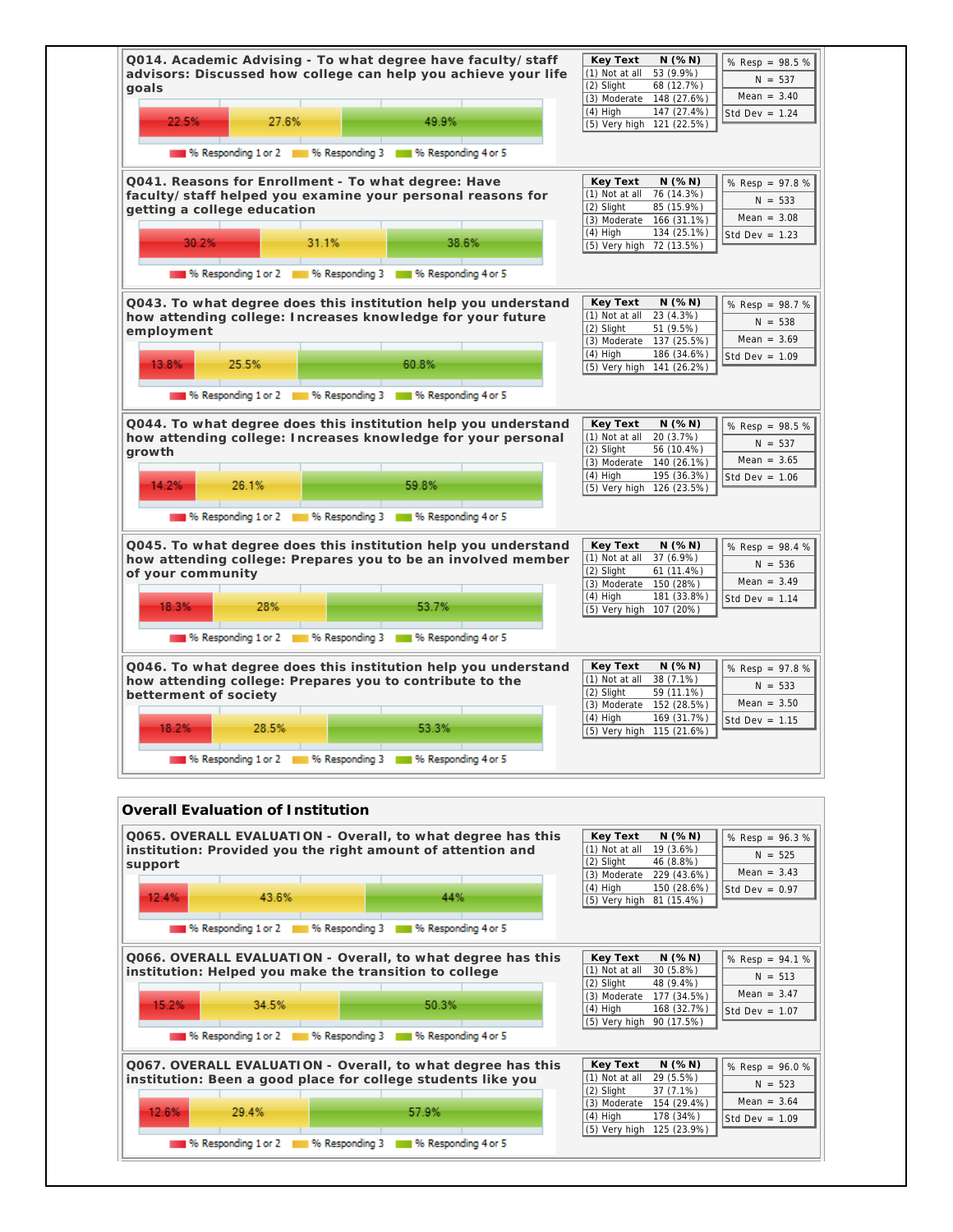| 12.5%                                            | 33.2% | 54.3%                                                                                                                           | (2) Slight<br>(3) Moderate 173 (33.2%)<br>$(4)$ High     | 39 (7.5%)<br>162 (31.1%)          | Mean = $3.60$<br>Std Dev = $1.07$             |
|--------------------------------------------------|-------|---------------------------------------------------------------------------------------------------------------------------------|----------------------------------------------------------|-----------------------------------|-----------------------------------------------|
|                                                  |       | 196 Responding 1 or 2 11 % Responding 3 11 % Responding 4 or 5                                                                  | (5) Very high 121 (23.2%)                                |                                   |                                               |
| institution to friends                           |       | Q069. Overall, to what degree: Would you recommend this                                                                         | Key Text<br>(1) Not at all 35 (6.6%)                     | $N$ (%N)                          | % Resp = 96.7 %                               |
| 15.4%                                            | 22%   | 62.6%                                                                                                                           | (2) Slight<br>(3) Moderate 116 (22%)                     | 46 (8.7%)                         | $N = 527$<br>Mean = $3.71$                    |
|                                                  |       | % Responding 1 or 2 1 % Responding 3 1 % Responding 4 or 5                                                                      | $(4)$ High<br>(5) Very high 162 (30.7%)                  | 168 (31.9%)                       | Std Dev = $1.18$                              |
|                                                  |       | Q070. Overall, to what degree: Are you satisfied with your                                                                      | Key Text                                                 | $N$ (% $N$ )                      |                                               |
| decision to attend this institution              |       |                                                                                                                                 | (1) Not at all<br>(2) Slight                             | 35 (6.7%)<br>48 (9.1%)            | % Resp = 96.5 %<br>$N = 526$<br>Mean = $3.71$ |
| 15.8%                                            | 23%   | 61.2%                                                                                                                           | (3) Moderate 121 (23%)<br>$(4)$ High                     | 152 (28.9%)                       | Std Dev = $1.20$                              |
|                                                  |       | % Responding 1 or 2 1 % Responding 3 1 % Responding 4 or 5                                                                      | (5) Very high 170 (32.3%)                                |                                   |                                               |
| the success of first-year students               |       | Q071. Overall, to what degree: Is this institution committed to                                                                 | Key Text<br>(1) Not at all                               | $N$ (%N)<br>28 (5.5%)             | % Resp = 94.1 %<br>$N = 513$                  |
| 16.2%                                            | 30.2% | 53.6%                                                                                                                           | (2) Slight<br>(3) Moderate                               | 55 (10.7%)<br>155 (30.2%)         | Mean = $3.58$                                 |
|                                                  |       |                                                                                                                                 | $(4)$ High<br>(5) Very high 131 (25.5%)                  | 144 (28.1%)                       | Std Dev = $1.14$                              |
|                                                  |       | 196 Responding 1 or 2 11 11 % Responding 3 11 12 % Responding 4 or 5                                                            |                                                          |                                   |                                               |
| to: Expand your awareness of issues              |       | Q072. To what degree has your college experience allowed you                                                                    | Key Text<br>(1) Not at all<br>(2) Slight                 | $N$ (%N)<br>21 (4%)<br>54 (10.3%) | % Resp = 96.2 %<br>$N = 524$                  |
| 14.3%                                            | 31.7% | 54%                                                                                                                             | (3) Moderate 166 (31.7%)<br>$(4)$ High                   | 184 (35.1%)                       | Mean = $3.55$<br>Std Dev = $1.04$             |
|                                                  |       | % Responding 1 or 2 1 % Responding 3 1 % Responding 4 or 5                                                                      | (5) Very high 99 (18.9%)                                 |                                   |                                               |
|                                                  |       | Q073. To what degree has your college experience allowed you                                                                    | Key Text                                                 | $N$ (%N)                          | % Resp = 96.5 %                               |
| to: Discuss a broader range of topics            |       |                                                                                                                                 | (1) Not at all<br>(2) Slight                             | 20(3.8%)<br>57 (10.8%)            | $N = 526$                                     |
| 14.6%                                            | 29.1% | 56.3%                                                                                                                           | (3) Moderate<br>$(4)$ High<br>(5) Very high 108 (20.5%)  | 153 (29.1%)<br>188 (35.7%)        | Mean = $3.58$<br>Std Dev = $1.05$             |
|                                                  |       | 196 Responding 1 or 2 11 % Responding 3 11 % Responding 4 or 5                                                                  |                                                          |                                   |                                               |
| to: Better defend your position on issues        |       | Q074. To what degree has your college experience allowed you                                                                    | Key Text<br>(1) Not at all                               | N(%N)<br>27 (5.2%)                | % Resp = 95.1 %<br>$N = 518$                  |
|                                                  | 31.1% | 51.9%                                                                                                                           | (2) Slight<br>(3) Moderate 161 (31.1%)                   | 61 (11.8%)                        | Mean = $3.49$                                 |
| 17%                                              |       |                                                                                                                                 | $(4)$ High<br>(5) Very high 99 (19.1%)                   | 170 (32.8%)                       | Std Dev = $1.09$                              |
|                                                  |       | 196 Responding 1 or 2 11 11 % Responding 3 11 11 % Responding 4 or 5                                                            |                                                          |                                   |                                               |
| Your ability to make better decisions            |       | Q075. To what degree has your college experience influenced:                                                                    | Key Text<br>(1) Not at all<br>(2) Slight                 | N(%N)<br>22 (4.2%)<br>39 (7.5%)   | % Resp = 95.6 %<br>$N = 521$                  |
| 11.7%                                            | 28%   | 60.3%                                                                                                                           | (3) Moderate<br>$(4)$ High                               | 146 (28%)<br>188 (36.1%)          | Mean = $3.69$<br>Std Dev = $1.05$             |
|                                                  |       | % Responding 1 or 2 1 % Responding 3 1 % Responding 4 or 5                                                                      | (5) Very high 126 (24.2%)                                |                                   |                                               |
|                                                  |       | Q076. To what degree has your college experience influenced:                                                                    | Key Text                                                 | N(%N)                             | % Resp = 95.2 %                               |
| Your ability to objectively evaluate information |       |                                                                                                                                 | (1) Not at all<br>(2) Slight<br>(3) Moderate 149 (28.7%) | 17 (3.3%)<br>41 (7.9%)            | $N = 519$<br>Mean = $3.71$                    |
| 11.2%                                            | 28.7% | 60.1%                                                                                                                           | $(4)$ High<br>(5) Very high 130 (25%)                    | 182 (35.1%)                       | Std Dev = $1.03$                              |
|                                                  |       | % Responding 1 or 2 4 10 % Responding 3 4 10 % Responding 4 or 5                                                                |                                                          |                                   |                                               |
|                                                  |       | Q077. Comparing the cost of attending this institution to the<br>quality of the educational experience, please rate the overall | Key Text<br>(1) Very poor 28 (5.5%)                      | N(%N)                             | % Resp = 93.9 %<br>$N = 512$                  |
| value of the experience                          |       |                                                                                                                                 | $(2)$ Poor<br>(3) Neutral                                | 56 (10.9%)<br>170 (33.2%)         | Mean = $3.45$                                 |
| 16.4%                                            | 33.2% | 50.4%                                                                                                                           | $(4)$ Good<br>(5) Excellent                              | 173 (33.8%)<br>85 (16.6%)         | Std Dev = $1.06$                              |
|                                                  |       | % Responding 1 or 2 1 % Responding 3 1 % Responding 4 or 5                                                                      |                                                          |                                   |                                               |